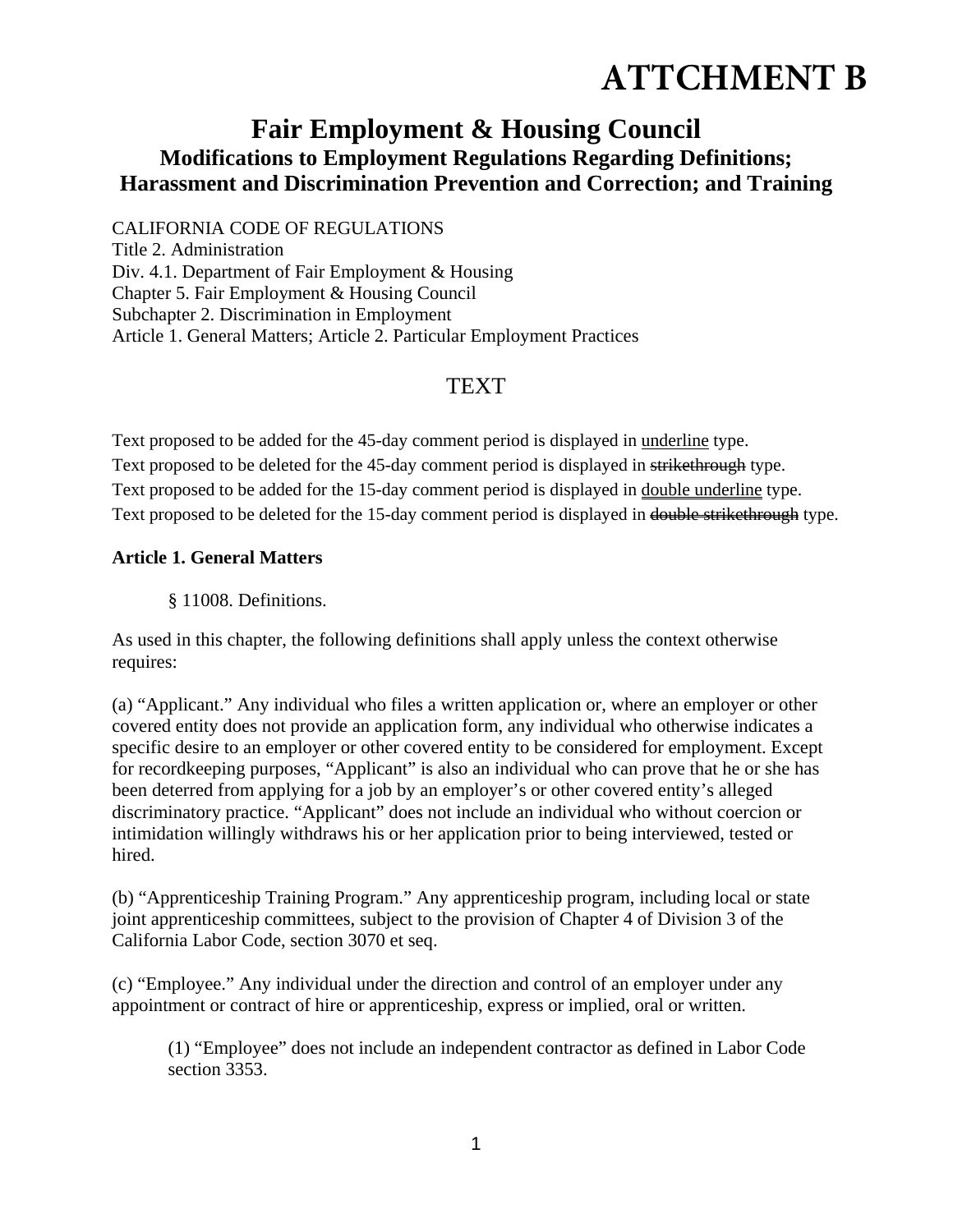(2) "Employee" does not include any individual employed by his or her parents, by his or her spouse, or by his or her child.

(3) "Employee" does not include any individual employed under special license in a nonprofit sheltered workshop or rehabilitation facility.

(4) An employment agency is not an employee of the person or individual for whom it procures employees.

(5) An individual compensated by a temporary service agency for work to be performed for an employer contracting with the temporary service agency is an employee of that employer for such terms, conditions and privileges of employment under the control of that employer. Such an individual also is an employee of the temporary service agency with regard to such terms, conditions and privileges of employment under the control of the temporary service agency.

(d) "Employer." Any person or individual engaged in any business or enterprise regularly employing five or more individuals, including individuals performing any service under any appointment, contract of hire or apprenticeship, express or implied, oral or written.

(1) "Regularly employing" means employing five or more individuals for any part of the day on which the unlawful conduct allegedly occurred, or employing an average or normal complement of five or more employees on a regular basis each working day in any twenty consecutive calendar weeks in the current calendar year or preceding calendar year regardless of whether the employee's worksite is located within or outside of California. While employees located outside of California are counted in determining whether employers employ five or more individuals for coverage purposes, the employees located outside of California are not themselves covered by the protections of the Act if the wrongful conduct did not occur in California and it was not ratified by decision makers or participants located in California.

(A) "Regular basis" refers to the nature of a business that is recurring, rather than constant or intermittent. For example, in an industry that typically has a three-month season during a calendar year, an employer that employs five or more employees during that season "regularly employs" the requisite number of employees. Thus, to be covered by the Act, an employer need not have five or more employees working every day throughout the year or have five or more employees at the time of the allegedly unlawful conduct, so long as at least five employees are regularly on its payroll during the season.

(B) For purposes of "counting," an employee's relationship may be established by their presence on the payroll or by other means. Part-time employees, including those who work partial days and fewer than each day of the work week, will be counted the same as full-time employees. For example, for counting purposes, an employer has five employees when three work every day and two work alternate days to fill one position, and there are no more than four employees working on any working day. Employees on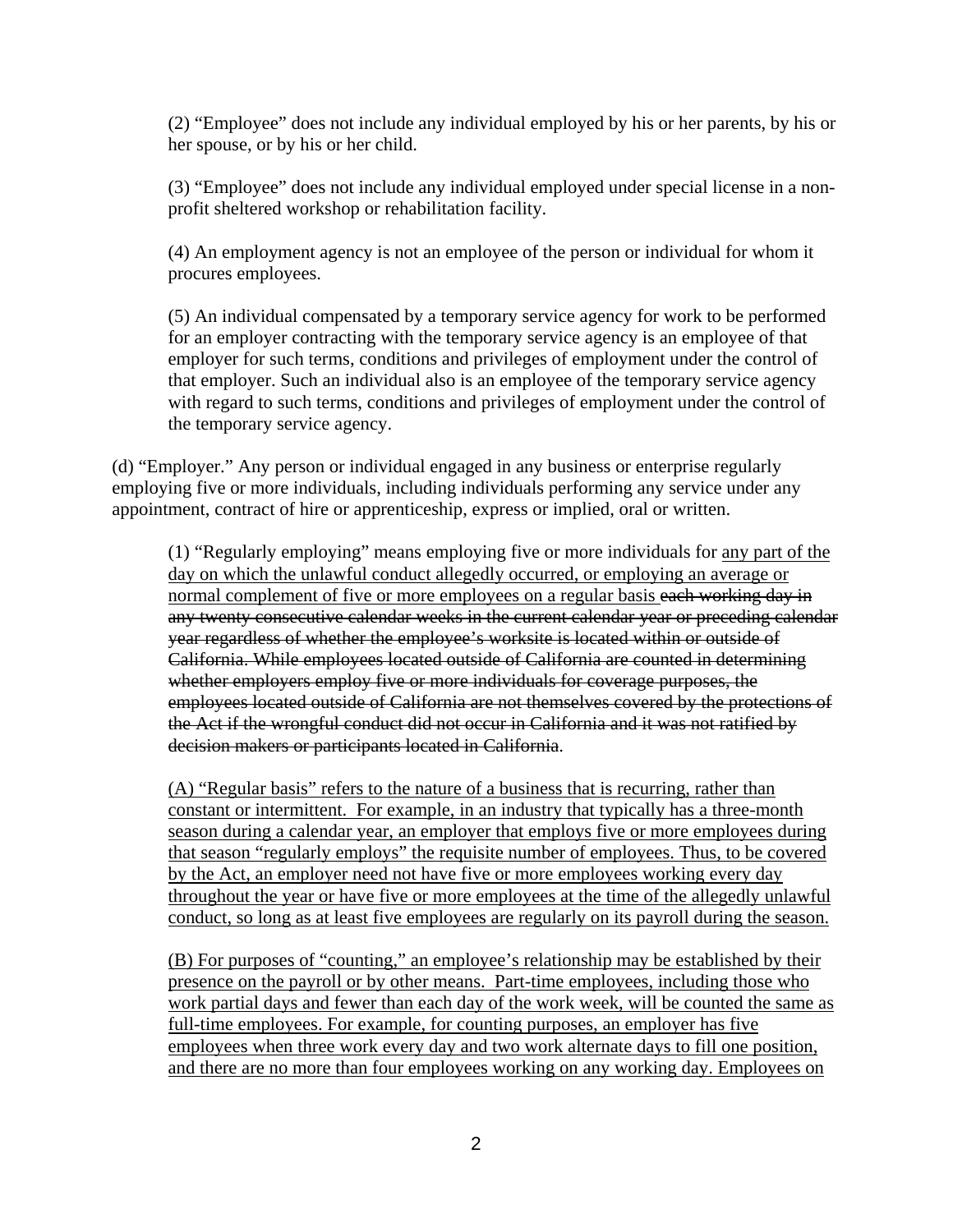paid or unpaid leave, including CFRA, parenting, and pregnancy leave, leave of absence, disciplinary suspension, or any other employer-approved leave of absence, are counted.

(C) Employees located inside and outside of California are counted in determining whether employers are covered under the Act. However, employees located outside of California are not themselves covered by the protections of the Act if the allegedly unlawful conduct did not occur in California, or the allegedly unlawful conduct was not ratified by decision makers or participants in unlawful conduct located in California.

(2) The means for counting five employees described in this subsection also applies to counting employees for purposes of establishing coverage under Government Code section 12945.2, 12945.6, and 12950.1. For purposes of "counting" the (five or more) employees, the individuals employed need not be employees as defined above; nor must any of them be full-time employees. Employees on paid or unpaid leave, including CFRA leave, leave of absence, disciplinary suspension, or other leave, are counted.

(3) Any person or individual acting as an agent of an employer, directly or indirectly, is also an employer.

(4) "Employer" includes the State of California, any political or civil subdivision thereof, counties, cities, city and county, local agencies, or special districts, irrespective of whether that entity employs five or more individuals.

(5) A religious association or religious corporation not organized for private profit is not an employer under the meaning of this Act; any non-profit religious organization exempt from federal and state income tax as a non-profit religious organization is presumed not to be an employer under this Act. Notwithstanding such status, any portion of such tax exempt religious association or religious corporation subject to state or federal income taxes as an unrelated business and regularly employing five or more individuals is an employer.

(6) "Employer" includes any non-profit corporation or non-profit association other than that defined in subsection (5).

(e) "Employer or Other Covered Entity." Any employer, employment agency, labor organization or apprenticeship training program as defined herein and subject to the provisions of the Act.

(f) "Employment Agency." Any person undertaking for compensation to procure job applicants, employees or opportunities to work.

(g) "Employment Benefit." Except as otherwise provided in the Act, any benefit of employment covered by the Act, including hiring, employment, promotion, selection for training programs leading to employment or promotions, freedom from disbarment or discharge from employment or a training program, compensation, provision of a discrimination-free workplace, and any other favorable term, condition or privilege of employment.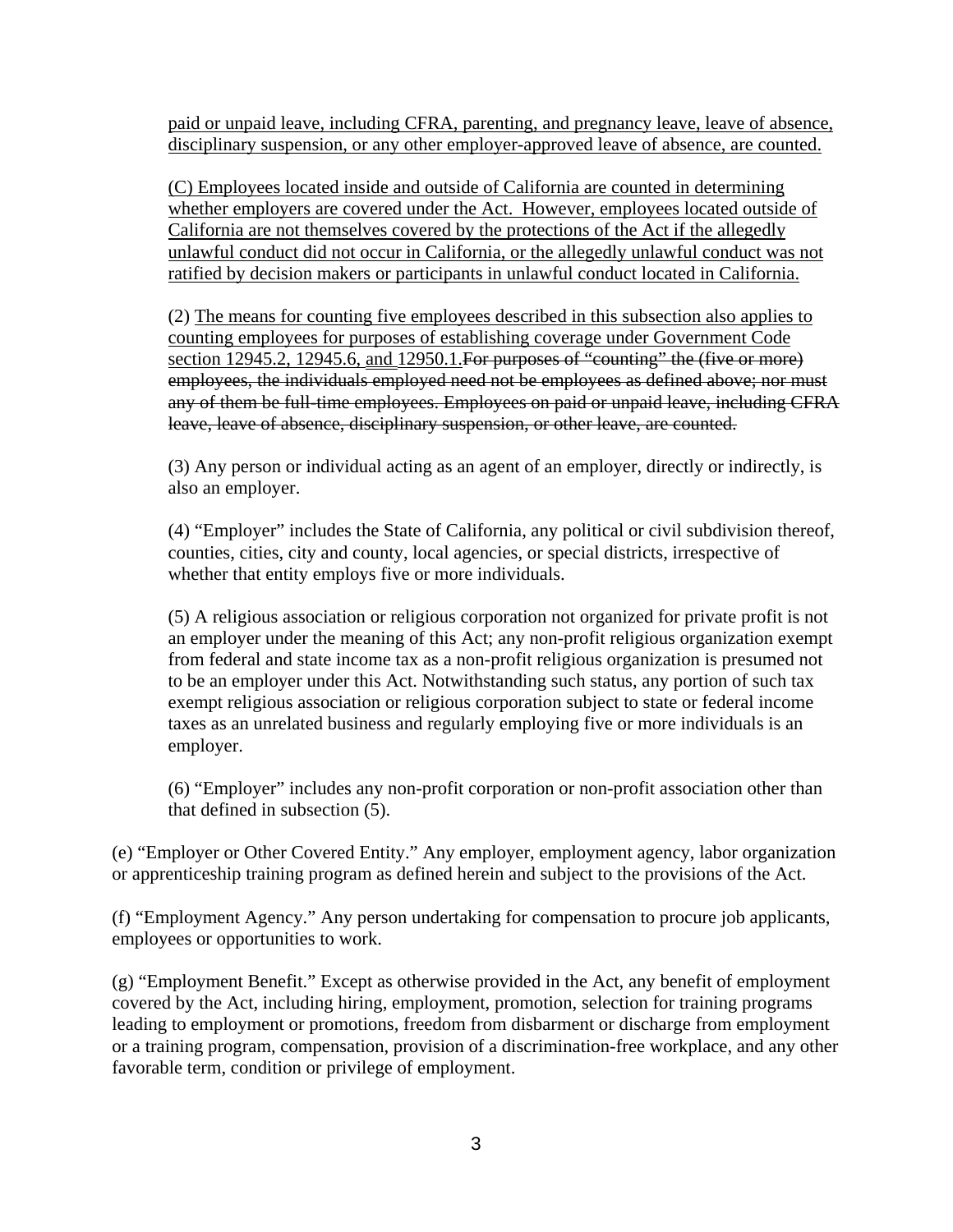(1) For a labor organization, "employment benefit" includes all rights and privileges of membership, including freedom from exclusion, expulsion or restriction of membership, second class or segregated membership, discrimination in the election of officers or selection of staff, or any other action against a member or any employee or person employed by an employer.

(2) "Employment benefit" also includes the selection or training of any person for, or freedom from termination from, an unpaid internship or another limited duration program to provide unpaid work experience for that person in any apprenticeship training program or any other training program leading to employment or promotion.

(3) "Provision of a discrimination-free workplace" is a provision of a workplace free of harassment, as defined in section 11019(b).

(h) "Employment Practice." Any act, omission, policy or decision of an employer or other covered entity affecting any of an individual's employment benefits or consideration for an employment benefit.

(i) "Labor Organization." Any organization that exists and is constituted for the purpose, in whole or in part, of collective bargaining or of dealing with employers regarding grievances, terms or conditions of employment, or of providing other mutual aid or protection.

(j) "Person performing services pursuant to a contract." A person who meets all of the following criteria: 1) has the right to control the performance of the contract for services and discretion as to the manner of performance; 2) is customarily engaged in an independently established business; and 3) has control over the time and place the work is performed, supplies the tools and instruments used in the work, and performs work that requires a particular skill not ordinarily used in the course of the employer's work.

(k) "Unpaid interns and volunteers." For purposes of the Act, any individual (often a student or trainee) who works without pay for an employer or other covered entity, in any unpaid internship or another limited duration program to provide unpaid work experience, or as a volunteer. Unpaid interns and volunteers may or may not be employees.

Note: Authority cited: Section 12935(a), Government Code. Reference: Sections 12925, 12926, 12940, 12941 and 12942, Government Code; *Campbell v. Arco Marine, Inc*. (1996) 42 Cal.App.4th 1850; *Sims v. Worldpac Inc*. (N.D. Cal. Feb. 22, 2013) 2013 WL 663277.

#### **Article 2. Particular Employment Practices**

§ 11023. Harassment and Discrimination Prevention and Correction.

(a) Employers have an affirmative duty to take reasonable steps to prevent and promptly correct discriminatory and harassing conduct. (Gov. Code, § 12940(k).)

(1) A determination as to whether an employer has complied with Government Code section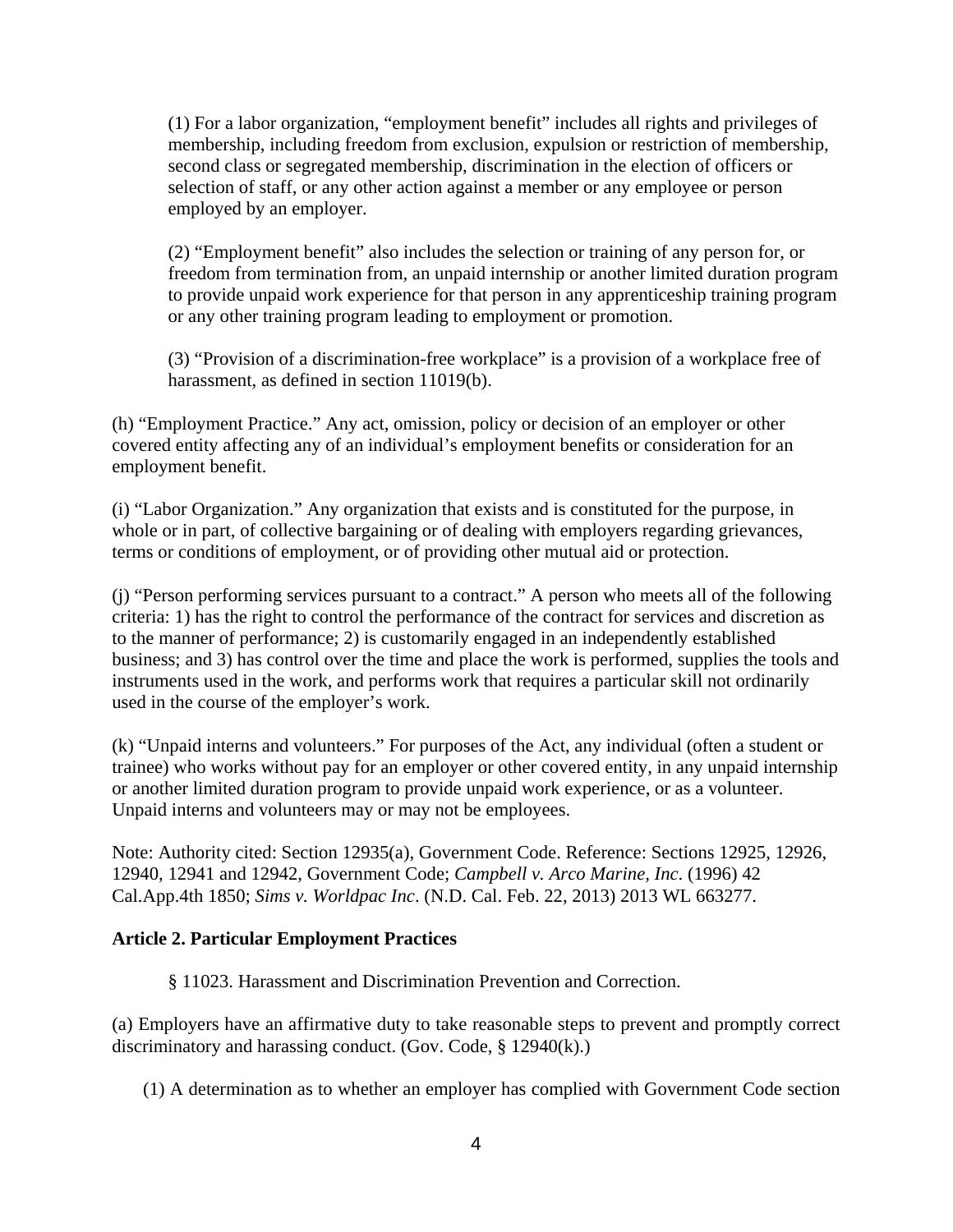12940(k) includes an individualized assessment, depending upon numerous factors sometimes unique to the particular employer including, but not limited to, its workforce size, budget, and nature of its business, as well as upon the facts of a particular case.

(2) There is no stand-alone, private cause of action under Government Code section 12940(k). In order for a private claimant to establish an actionable claim under Government Code section 12940(k), the private claimant must also plead and prevail on the underlying claim of discrimination, harassment, or retaliation.

(3) However, in an exercise of its police powers, the Department may independently seek non-monetary preventative remedies for a violation of Government Code section 12940(k) whether or not the Department prevails on an underlying claim of discrimination, harassment, or retaliation.

(b) Employers have an affirmative duty to create a workplace environment that is free from employment practices prohibited by the Act. In addition to distributing the Department's DFEH-185 brochure on sexual harassment, publication on harassment or an alternative writing that complies with Government Code section 12950, an employer shall develop and distribute to its employees a harassment, discrimination, and retaliation prevention policy that:

(1) Is in writing;

(2) Lists all current protected categories covered under the Act;

(3) Indicates that the law prohibits coworkers and third parties, as well as supervisors and managers, with whom the employee comes into contact from engaging in conduct prohibited by the Act;

(4) Creates a complaint process to ensure that complaints receive:

(A) An employer's designation of confidentiality, to the extent possible;

(B) A timely response;

(C) Impartial and timely investigations by qualified personnel;

(D) Documentation and tracking for reasonable progress;

(E) Appropriate options for remedial actions and resolutions; and

(F) Timely closures.

(5) Provides a complaint mechanism that does not require an employee to complain directly to his or her immediate supervisor, including, but not limited to, the following:

(A) Direct communication, either orally or in writing, with a designated company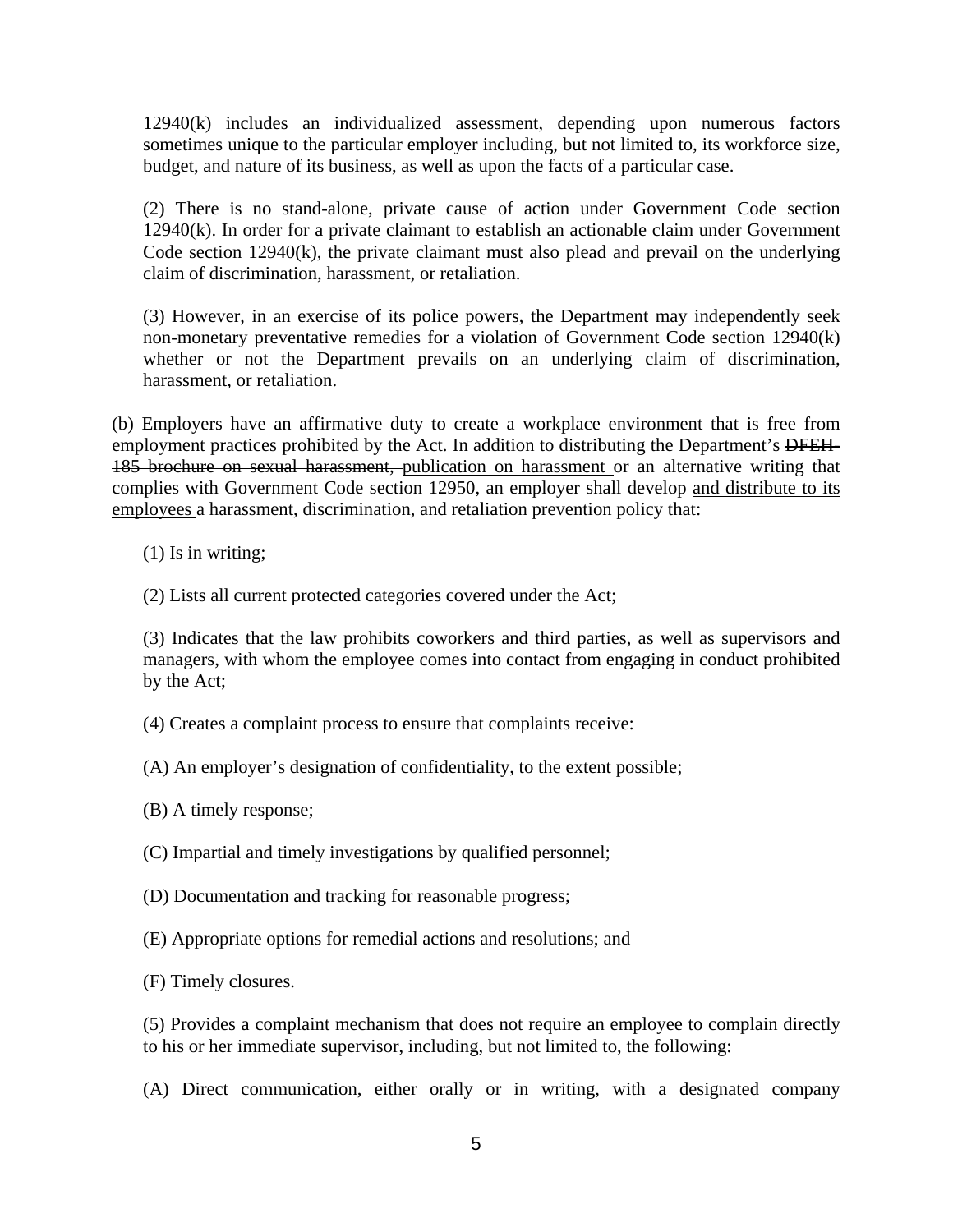representative, such as a human resources manager, EEO officer, or other supervisor; and/or

(B) A complaint hotline; and/or

(C) Access to an ombudsperson; and/or

(D) Identification of the Department and the U.S. Equal Employment Opportunity Commission (EEOC) as additional avenues for employees to lodge complaints.

(6) Instructs supervisors to report any complaints of misconduct to a designated company representative, such as a human resources manager, so the company can try to resolve the claim internally. Employers with 50 or more employees are required to include this as a topic in mandated sexual harassment prevention training, pursuant to section 11024 of these regulations.

(7) Indicates that when an employer receives allegations of misconduct, it will conduct a fair, timely, and thorough investigation that provides all parties appropriate due process and reaches reasonable conclusions based on the evidence collected.

(8) States that confidentiality will be kept by the employer to the extent possible, but not indicate that the investigation will be completely confidential.

(9) Indicates that if at the end of the investigation misconduct is found, appropriate remedial measures shall be taken.

(10) Makes clear that employees shall not be exposed to retaliation as a result of lodging a complaint or participating in any workplace investigation.

(c) Dissemination of the policy shall include one or more of the following methods:

(1) Printing and providing a copy to all employees with an acknowledgment form for the employee to sign and return;

(2) Sending the policy via e-mail with an acknowledgment return form;

(3) Posting current versions of the policies on a company intranet with a tracking system ensuring all employees have read and acknowledged receipt of the policies;

(4) Discussing policies upon hire and/or during a new hire orientation session; and/or

(5) Any other way that ensures employees receive and understand the policies.

(d) In addition to the actions described above, every employer shall post a poster developed by the Department regarding transgender rights in a prominent and accessible location in the workplace.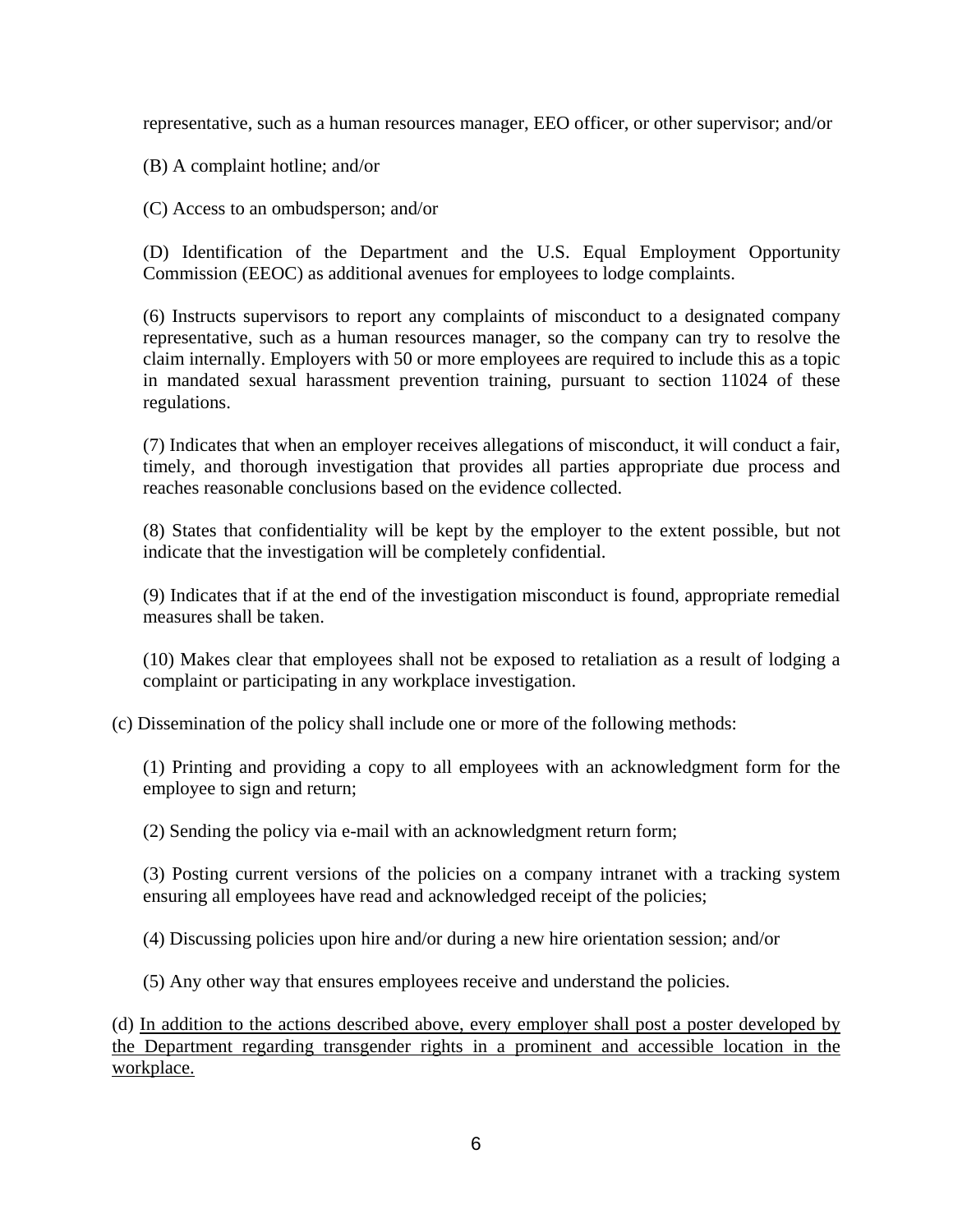(e) Any employer whose workforce at any facility or establishment contains 10 percent or more of persons who speak a language other than English as their spoken language shall translate the policy into every language that is spoken by at least 10 percent of the workforce.

Note: Authority cited: Section 12935(a), Government Code. Reference: Sections 12920, 12921, 12940 and 12950, Government Code; *Scotch v. Art Institute of California-Orange County, Inc.* (2009) 173 Cal.App.4th 986; *Trujillo v. No. County Transit Dist.* (1998) 63 Cal.App.4th 280, 289; *Dept. Fair Empl. & Hous. v. Lyddan Law Group, LLP*. (October 19, 2010) No. 10-04-P [2010 WL 4901732, at \*16 (Cal.F.E.H.C)].

§ 11024. Sexual Harassment Required Training and Education Regarding Harassment Based on Sex, Gender Identity, Gender Expression, and Sexual Orientation.

(a) Definitions. For purposes of this section:

(1) "Contractor" is a person performing services pursuant to a contract with an employer, meeting the criteria specified by Government Code section 12940(j)(5), for each working day in 20 consecutive weeks in the current calendar year or preceding calendar year.

(2) "Effective interactive training" includes any of the following:

(A) "Classroom" training is in-person, trainer-instruction, whose content is created by a trainer and provided to a supervisor by a trainer, in a setting removed from the supervisor's daily duties.

(B) "E-learning" training is individualized, interactive, computer-based training created by a trainer and an instructional designer. An e-learning training shall provide a link or directions on how to contact a trainer who shall be available to answer questions and to provide guidance and assistance about the training within a reasonable period of time after the supervisor asks the question, but no more than two business days after the question is asked. The trainer shall maintain all written questions received, and all written responses or guidance provided, for a period of two years after the date of the response.

(C) "Webinar" training is an internet-based seminar whose content is created and taught by a trainer and transmitted over the internet or intranet in real time. An employer utilizing a webinar for its supervisors must document and demonstrate that each supervisor who was not physically present in the same room as the trainer nonetheless attended the entire training and actively participated with the training's interactive content, discussion questions, hypothetical scenarios, polls, quizzes or tests, and activities. The webinar must provide the supervisors an opportunity to ask questions, to have them answered and otherwise to seek guidance and assistance. For a period of two years after the date of the webinar, the employer shall maintain a copy of the webinar, all written materials used by the trainer and all written questions submitted during the webinar, and document all written responses or guidance the trainer provided during the webinar.

(D) Other "effective interactive training" and education includes the use of audio, video or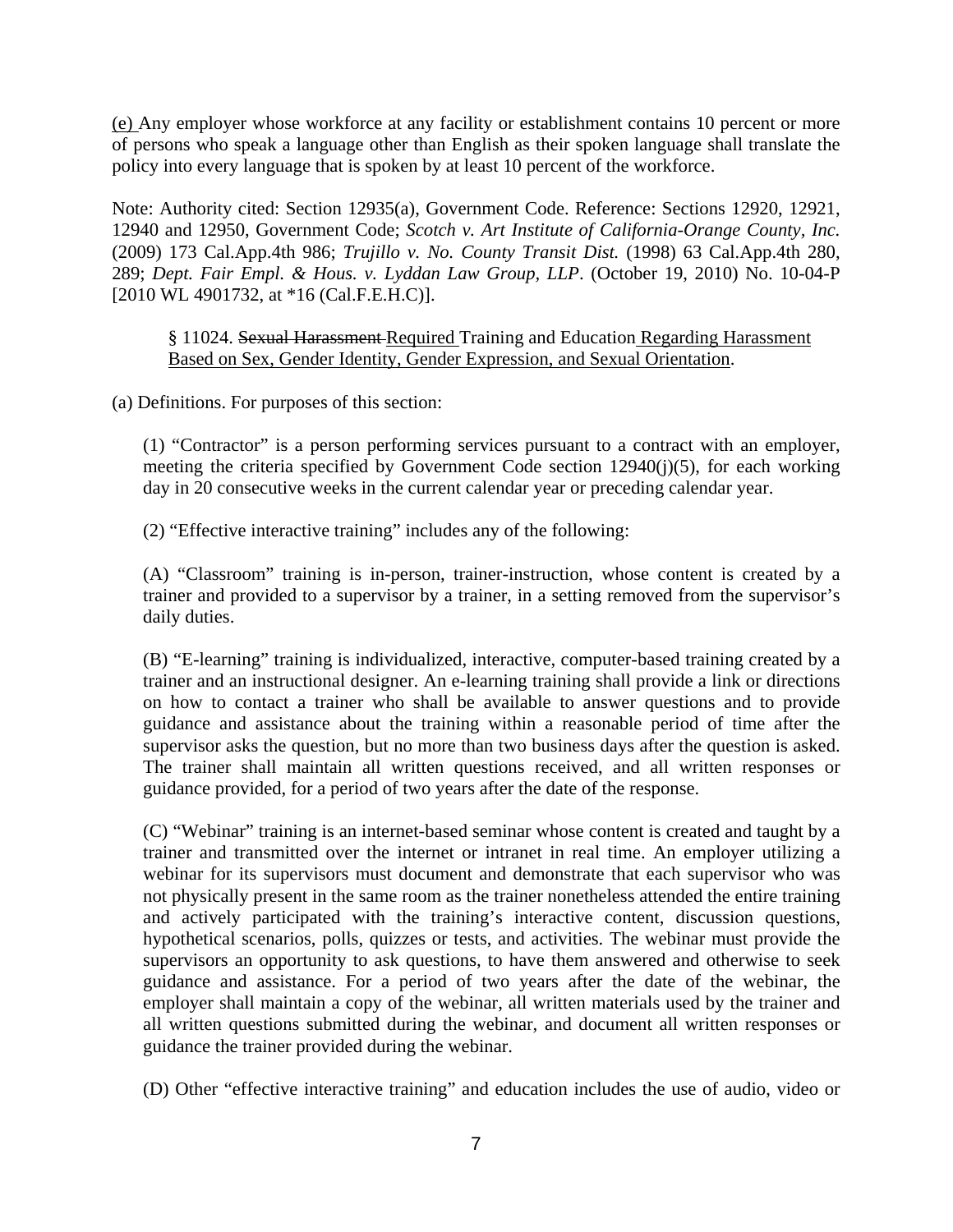computer technology in conjunction with classroom, webinar and/or e-learning training. These, however, are supplemental tools that cannot, by themselves, fulfill the requirements of this subdivision.

(E) For any of the above training methods, the instruction shall include questions that assess learning, skill-building activities that assess the supervisor's application and understanding of content learned, and numerous hypothetical scenarios about harassment, each with one or more discussion questions so that supervisors remain engaged in the training. Examples include pre- or post-training quizzes or tests, small group discussion questions, discussion questions that accompany hypothetical fact scenarios, use of brief scenarios discussed in small groups or by the entire group, or any other learning activity geared towards ensuring interactive participation as well as the ability to apply what is learned to the supervisor's work environment.

(3) "Employee" includes full time, part time, and temporary workers $\overline{z}$ . For purposes of this section only, the term "employee" is used to include interns, and unpaid volunteers, and persons providing services pursuant to a contract.

(4) "Employer" means any of the following:

(A) any person engaged in any business or enterprise in California, who employs 50 or more employees to perform services for a wage or salary or contractors or any person acting as an agent of an employer, directly or indirectly.

(B) the state of California, counties, and any other political or civil subdivision of the state and cities, regardless of the number of employees. For the purposes of this section, governmental and quasi-governmental entities such as boards, commissions, local agencies and special districts are considered "political subdivisions of the state."

(5) "Harassment" refers to harassment on the bases of sex, gender identity, gender expression, and sexual orientation.

(6) "Having 50 or more employees" means employing or engaging 50 or more employees or contractors under the means described in section 11008(d) for each working day in any 20 consecutive weeks in the current calendar year or preceding calendar year. There is no requirement that the 50 employees or contractors work at the same location or all work or reside in California.

(67) "Instructional Designer" under this section is an individual with expertise in current instructional best practices, and who develops the training content based upon material provided by a trainer.

(78) "New" supervisory employees are employees promoted or hired to a supervisory position after the date the employer last provided sexual harassment prevention training.

(89) "Supervisory employees" or "supervisors" under this section are supervisors located in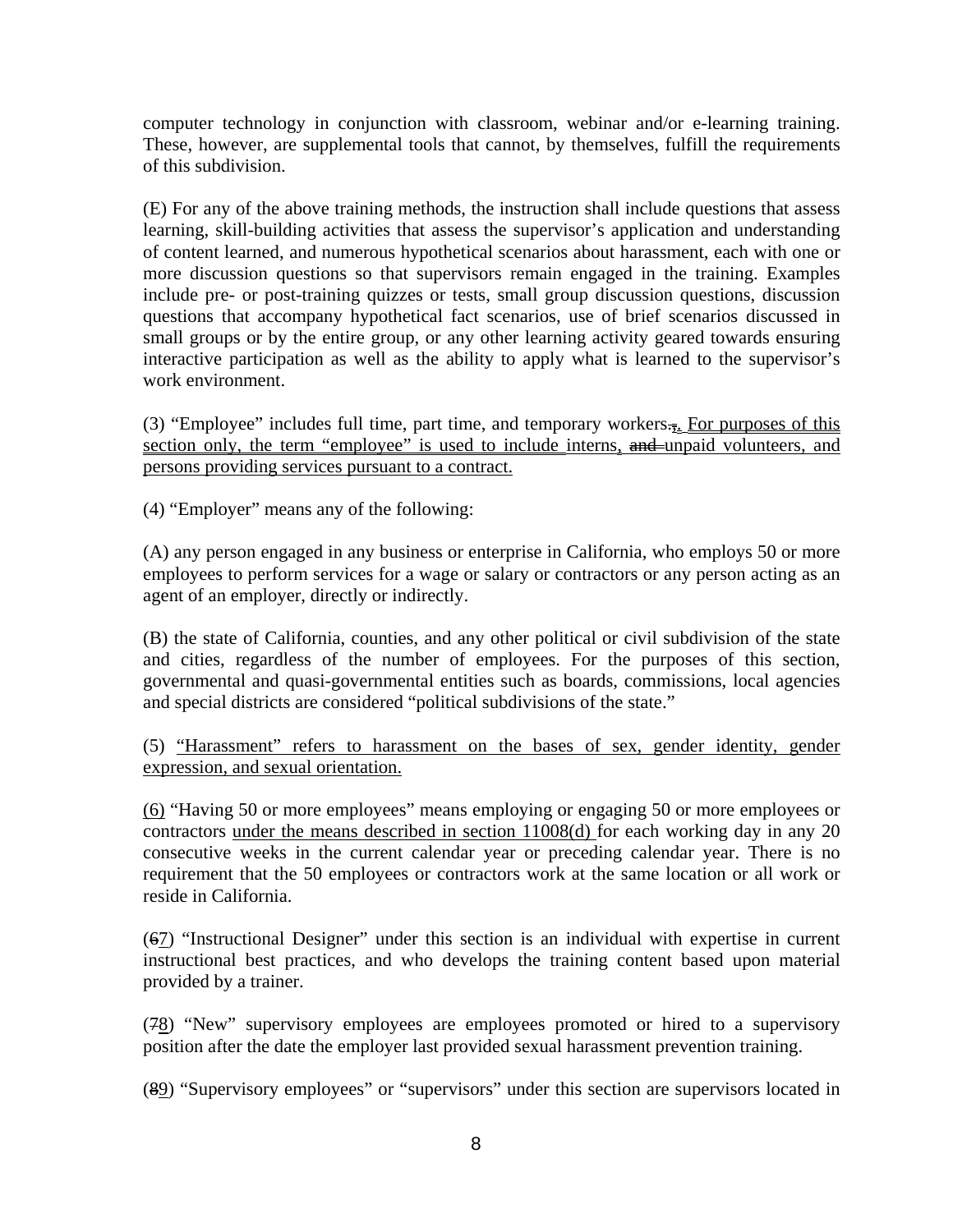California, defined under Government Code section 12926. Attending training does not create an inference that an employee is a supervisor or that a contractor is an employee or a supervisor.

(910) "Trainers" or "Trainers or educators" qualified to provide training under this section are individuals who, through a combination of training, and experience, knowledge, and expertise, have the ability to provide training supervisors about the following: 1) the definitions of abusive conduct, sexual harassment, gender identity, gender expression, sexual orientation, and the definitions of the other bases enumerated in the FEHA; 2) how to identify behavior that may constitute unlawful harassment, discrimination, and/or retaliation under both California and federal law;  $\frac{23}{2}$  what steps to take when harassing behavior occurs in the workplace;  $\frac{34}{2}$  how to report harassment complaints;  $\frac{45}{2}$  supervisors' obligation to report harassing, discriminatory, or retaliatory behavior of which they become aware;  $\frac{56}{2}$ how to respond to a harassment complaint;  $\frac{67}{2}$  the employer's obligation to conduct a workplace investigation of a harassment complaint;  $\frac{48}{3}$  what constitutes retaliation and how to prevent it;  $\frac{1}{2}$ ) essential components of an anti-harassment policy; and  $\frac{1}{2}$ ) the effect of harassment on harassed employees, co-workers, harassers and employers; and 11) practical examples in the prevention of harassment, discrimination, and retaliation based on sex, gender identity, gender expression, sexual orientation, and the prevention of abusive conduct. Nothing in this section shall preclude an employer from utilizing multiple trainers who, in combination, meet all of the qualifications required by this subsection.

(A) A trainer shall be one or more of the following:

1. "Attorneys" admitted for two or more years to the bar of any state in the United States and whose practice includes employment law under the Fair Employment and Housing Act and/or Title VII of the federal Civil Rights Act of 1964, or

2. "Human resource professionals" or "harassment prevention consultants," including peer-to-peer trainers, working as employees or independent contractors with a minimum of two  $\theta$  more-years of practical experience in one or more of the following: a). designing or conducting discrimination, retaliation and sexual harassment prevention training;  $b$ . ) responding to sexual harassment complaints or other discrimination complaints; c). conducting investigations of sexual harassment complaints; or d--) advising employers or employees regarding discrimination, retaliation and sexual harassment prevention, or

3. "Professors or instructors" in law schools, colleges or universities who have  $\rightarrow$ post-graduate degree or California teaching credential and either 20 instruction hours or two or more years of experience in a law school, college or university teaching about employment law under the Fair Employment and Housing Act and/or Title VII of the federal Civil Rights Act of 1964.

(B) Individuals who do not meet the qualifications of a trainer as an attorney, human resource professional, harassment prevention consultant, professor or instructor because they lack the requisite years of experience may team teach with a trainer, in accordance with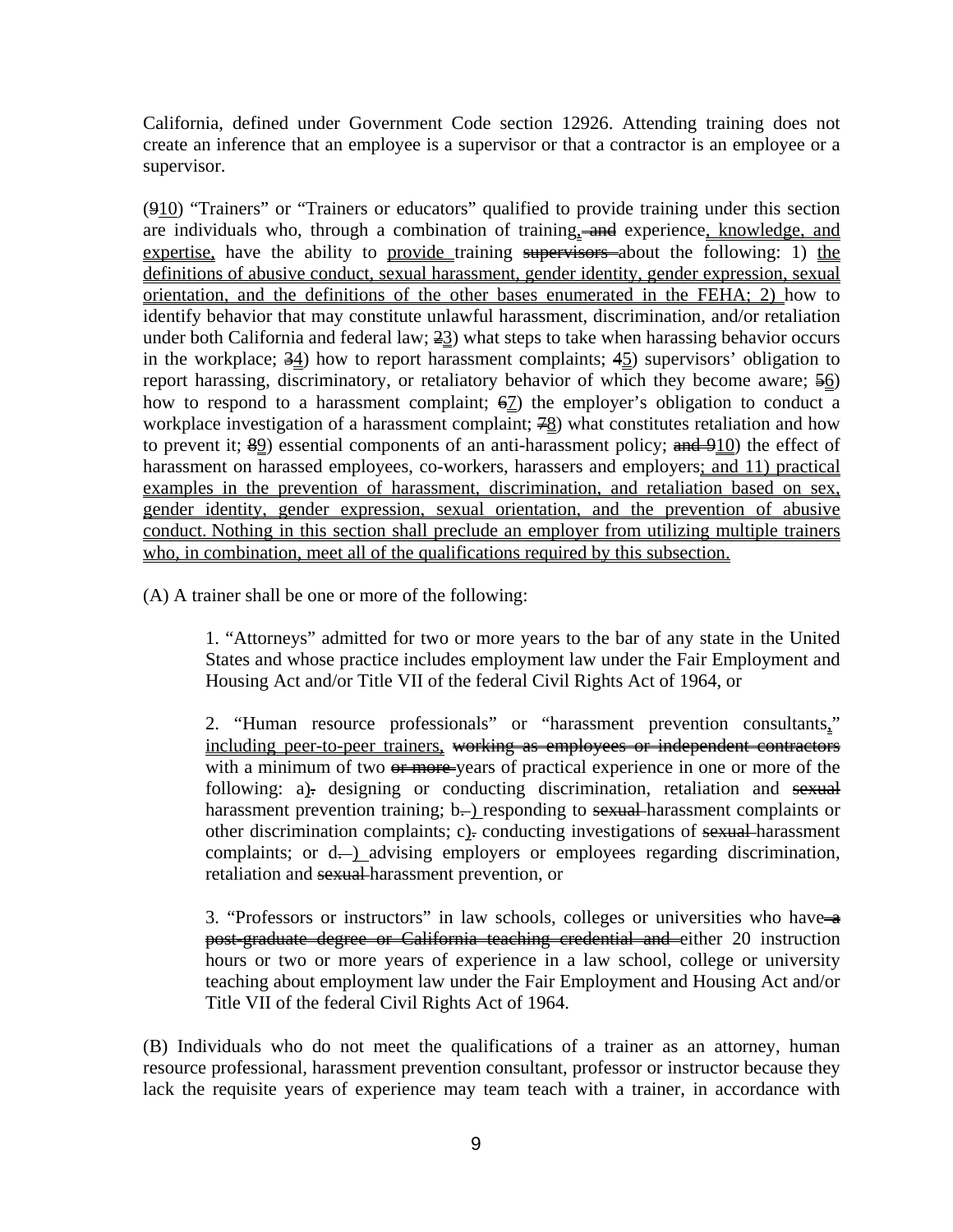subsections  $(A)$ 1. through  $(A)$ 3., immediately above, in classroom or webinar trainings provided that the trainer supervises these individuals and the trainer is available throughout the training to answer questions from training attendees.

 $(1011)$  "Training," as used in this section, is effective interactive training as defined at section 11023(a)(2).

(1112) "Two hours" of training is two hours of classroom training or two hours of webinar training or, in the case of an e-learning training, a program that takes the supervisor no less than two hours to complete.

(b) Training.

(1) Frequency of Training. An employer shall provide two hours of training, in the content specified in section 11023(c), once every two years, and may use either of the following methods or a combination of the two methods to track compliance.

(A) "Individual" Tracking. An employer may track its training requirement for each supervisory employee, measured two years from the date of completion of the last training of the individual supervisor.

(B) "Training year" tracking. An employer may designate a "training year" in which it trains some or all of its supervisory employees and thereafter must again retrain these supervisors by the end of the next "training year," two years later. Thus For example, supervisors trained in training year 2005 shall be retrained in 2007. For newly hired or promoted supervisors who receive training within six months of assuming their supervisory positions and that training falls in a different training year, the employer may include them in the next group training year, even if that occurs sooner than two years. An employer shall not extend the training year for the new supervisors beyond the initial two year training year. Thus, with this method, assume that an employer trained all of its supervisors in 2005 and sets 2007 as the next training year. If a new supervisor is trained in 2006 and the employer wants to include the new supervisor in its training year, the new supervisor would need to be trained in 2007 with the employer's other supervisors.

(2) Documentation of Training. To track compliance, an employer shall keep documentation of the training it has provided its employees under this section for a minimum of two years, including but not limited to the names of the supervisory employees trained, the date of training, the sign in sheet, a copy of all certificates of attendance or completion issued, the type of training, a copy of all written or recorded materials that comprise the training, and the name of the training provider.

(3) Training at New Businesses. Businesses created after January 1, 2006, must provide training to supervisors within six months of their establishment and thereafter biennially. Businesses that expand to 50 employees and/or contractors, and thus become eligible under these regulations, must provide training  $\leftrightarrow$  supervisors within six months of their eligibility and thereafter biennially.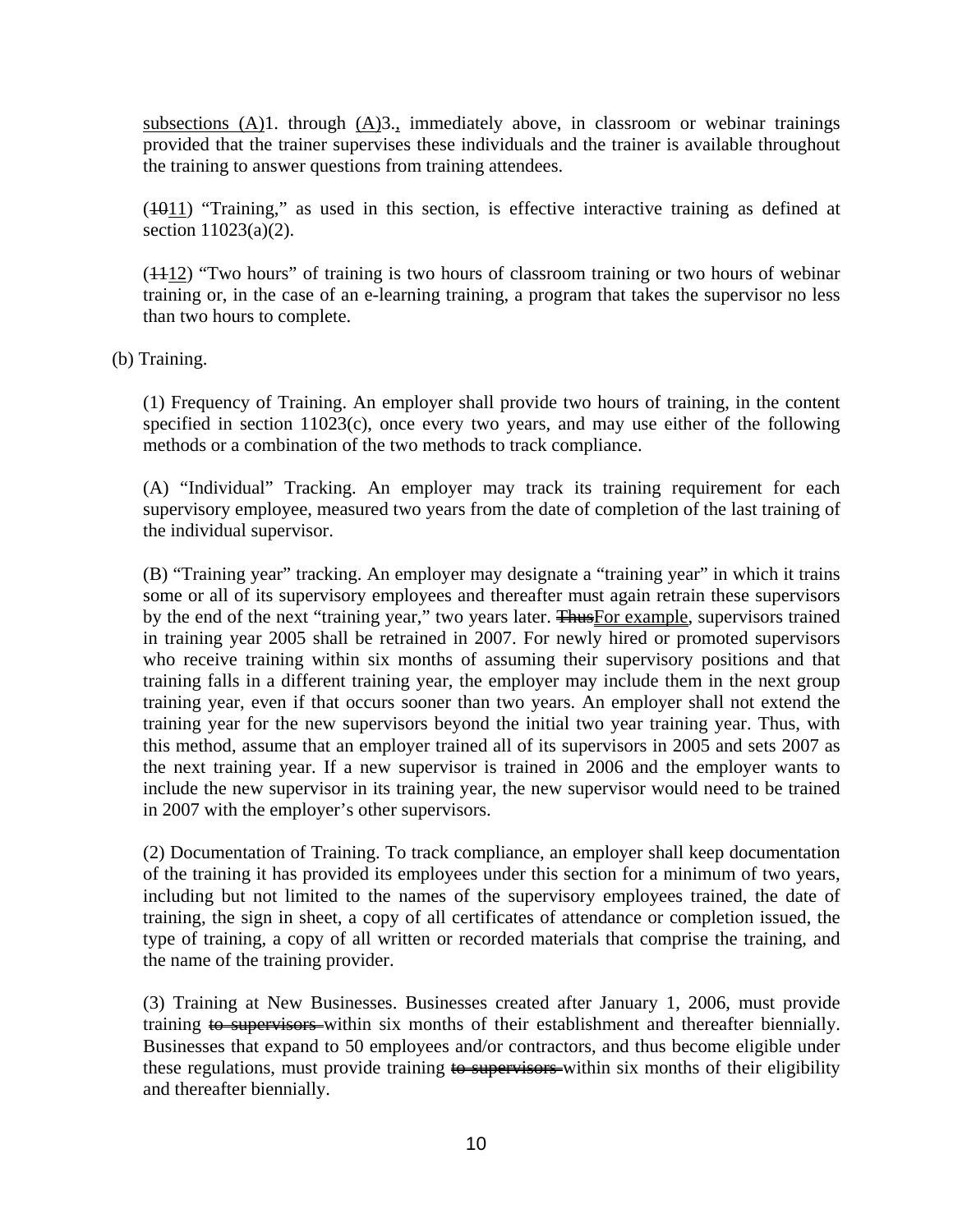(4) Training for New Supervisors. New supervisors shall be trained within six months of assuming their supervisory position and thereafter shall be trained once every two years, measured either from the individual or training year tracking method.

(5) Duplicate Training. A supervisor who has received training in compliance with this section within the prior two years either from a current, a prior, an alternate or a joint employer need only be given, be required to read and to acknowledge receipt of, the employer's anti-harassment policy within six months of assuming the supervisor's new supervisory position or within six months of the employer's eligibility. That supervisor shall otherwise be put on a two year tracking schedule based on the supervisor's last training. The burden of establishing that the prior training was legally compliant with this section shall be on the current employer.

(6) Duration of Training. The training required by this section does not need to be completed in two consecutive hours. For classroom training or webinars, the minimum duration of a training segment shall be no less than half an hour. E-learning courses may include bookmarking features, which allow a supervisor to pause his or her individual training so long as the actual e-learning program is two hours.

(c) Objectives and Content.

(1) The learning objectives of the training mandated by Government Code section 12950.1 shall be: 1) to assist California employers in changing or modifying workplace behaviors that create or contribute to "sexual harassment, harassment based on "sex," "gender identity," "gender expression," and "sexual orientation" as that term those terms are is defined in California and federal law, where applicable; 2) to provide trainees with information related to the negative effects of abusive conduct (as defined in Government Code section  $12950.1(\frac{eh}{2})$  in the workplace; and 3) to develop, foster, and encourage a set of values in supervisory employees who complete mandated training that will assist them in preventing, effectively responding to incidents of sexual harassment, and implementing mechanisms to promptly address and correct wrongful behavior.

(2) Towards that end, the training mandated by Government Code section 12950.1 shall include, but is not limited to:

 $(A)$  A dDefinitions of unlawful sexual harassment under the Fair Employment and Housing Act (FEHA) and Title VII of the federal Civil Rights Act of 1964, where applicable. In addition to a definition of defining sexual harassment covered by this section, an employer may provide a definition of and train about other forms of unlawful harassment on other bases covered by enumerated in the FEHA, as specified at Government Code section 12940(j), and may discuss how harassment of an employee can may cover encompass more than one basis.

(B) FEHA and Title VII statutory provisions and case law principles concerning the prohibition against and the prevention of unlawful sexual harassment, discrimination and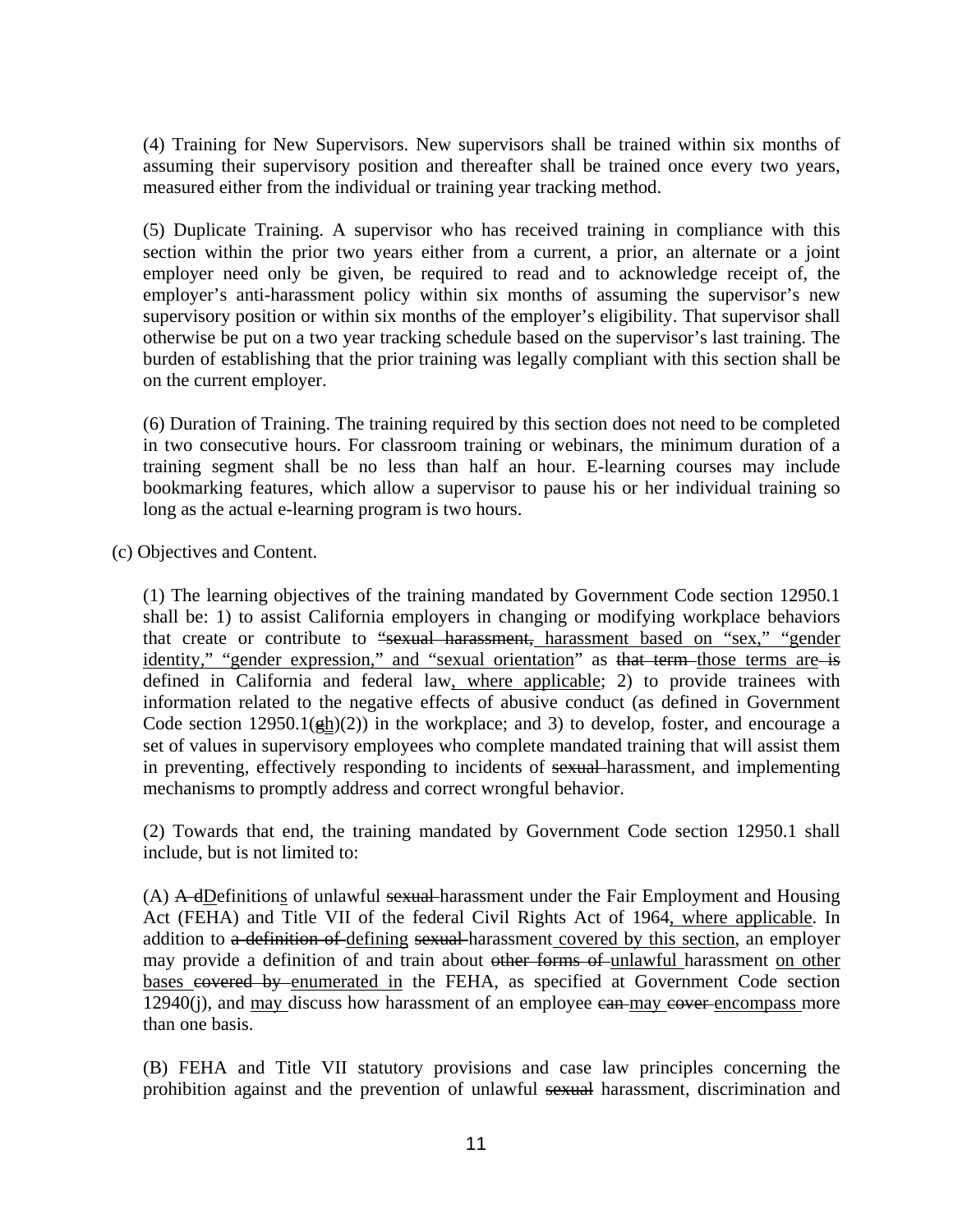retaliation in employment.

(C) The types of conduct that constitutes sexual harassment.

(D) Remedies available for sexual harassment victims in civil actions; potential employer/individual exposure/liability.

(E) Strategies to prevent sexual harassment in the workplace.

(F) Supervisors' obligation to report sexual harassment, discrimination, and retaliation of which they become aware.

(G) Practical examples, such as factual scenarios taken from case law, news and media accounts, hypotheticals based on workplace situations and other sources, which illustrate sexual harassment, discrimination and retaliation using training modalities such as role plays, case studies and group discussions.

(H) The limited confidentiality of the complaint process.

(I) Resources for victims of unlawful sexual harassment, such as to whom they should report any alleged sexual harassment.

(J) In addition to discussing strategies to prevent harassment, the training should also cover the steps necessary to take appropriate remedial measures to correct harassing behavior, which includes an employer's obligation to conduct an effective workplace investigation of a harassment complaint.

(K) Training on what to do if the supervisor is personally accused of harassment.

(L) The essential elements of an anti-harassment policy and how to utilize it if a harassment complaint is filed. Either the employer's policy or a sample policy shall be provided to the supervisors. Regardless of whether the employer's policy is used as part of the training, the employer shall give each supervisor a copy of its anti-harassment policy and require each supervisor to read and to acknowledge receipt of that policy.

(M) A review of the definition of "abusive conduct" as used in this context (and as defined by Government Code section 12950.1( $\frac{eh}{(2)}$ ). The training should explain the negative effects that abusive conduct has on the victim of the conduct as well as others in the workplace. The discussion should also include information about the detrimental consequences of this conduct on employers - including a reduction in productivity and morale. The training should specifically discuss the elements of "abusive conduct," including conduct undertaken with malice that a reasonable person would find hostile or offensive and that is not related to an employer's legitimate business interests (including performance standards). Examples of abusive conduct may include repeated infliction of verbal abuse, such as the use of derogatory remarks, insults, epithets, verbal or physical conduct that a reasonable person would find threatening, intimidating, or humiliating, or the